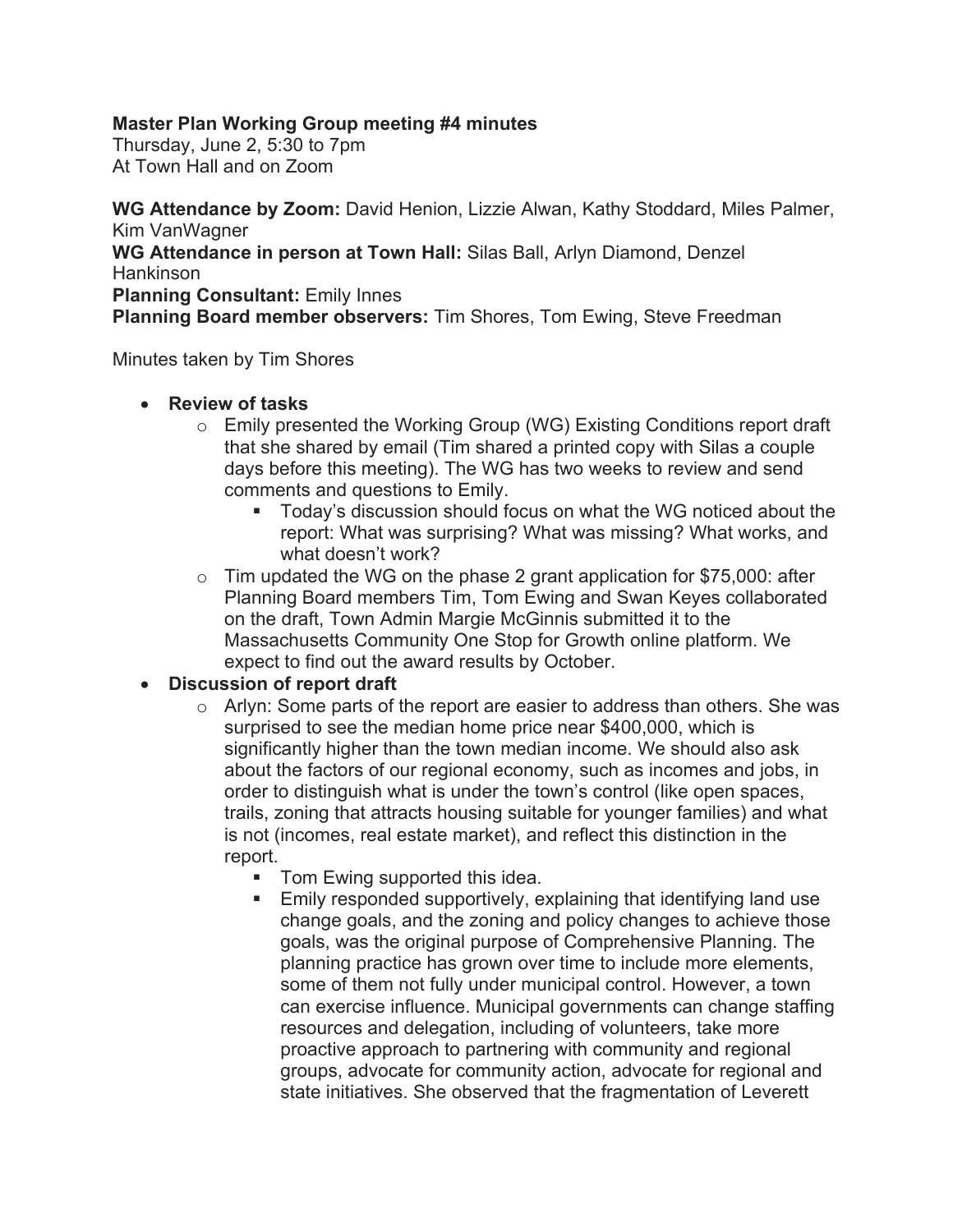town government across many boards and committees could be better organized according to the guidance of a Comprehensive Plan.

- $\circ$  Kathy noticed that the report spoke of the challenge of having a narrow tax rate, and the importance of preventing tax rate growth in order to stay safely below the Proposition 2  $\frac{1}{2}$  tax rate limit of \$25 per \$1,000 in assessed value. Given this immediate need, the historical documents and maps seem less important.
	- Emily agreed about the priority of Prop 2  $\frac{1}{2}$ , and pointed out that though it may not be important for this town's needs, the state requires that a Comp Plan include analysis and planning of Historical and Cultural Resources. This subject matter in the existing conditions will also better inform a planning consultant who comes with expertise in Western Mass rural economy.
- $\circ$  Denzel asked how closely will planning be to the budgeting process? Will the Comp Plan provide direct guidelines for budgeting?
	- Emily: The final Plan can provide direct guidelines. Defining workable budget guidelines depend a lot on how well a town's staff are included in the planning and implementation process.
- o David pointed out that we have a Leverett Historical Commission and a Leverett Historical Society that seem to sometimes work against each other's interests. He thinks they're both doing good work, but they should be in closer alignment for planning purposes. There have been ideas and recommendations recently about development of historic town centers, but not a clear alignment on support for this.
	- Kathryn agreed and pointed out that there is overlap in their membership.
	- § Tim clarified that the LHS is a private organization, whereas LHC is public.
- $\circ$  Tom explained the background of the plan: the Revenue Committee spent two years researching commercial development opportunities for the town. The work included a survey of over 300 residents and discussions with planners and developers. The idea of adaptive reuse for historic town centers and buildings gained momentum on that committee. However, more recently it has become clear that there is disagreement about this idea, and about other development ideas. After a couple of years of Revenue Committee research (Tom and Tim were both on that committee), the revenue development idea evolved into Planning Board support to pursue a Comp Plan. Planning Board members and others agreed that there was a lack of clear information that everyone could access, and this makes it difficult to have clear discussion about making changes and resolving problems. One of the top goals is to build widespread awareness and agreement among residents on the Comp Plan as a common set of facts that anyone can refer to when proposing or discussing public initiatives, such as zoning changes, warrant articles, or committee decisions,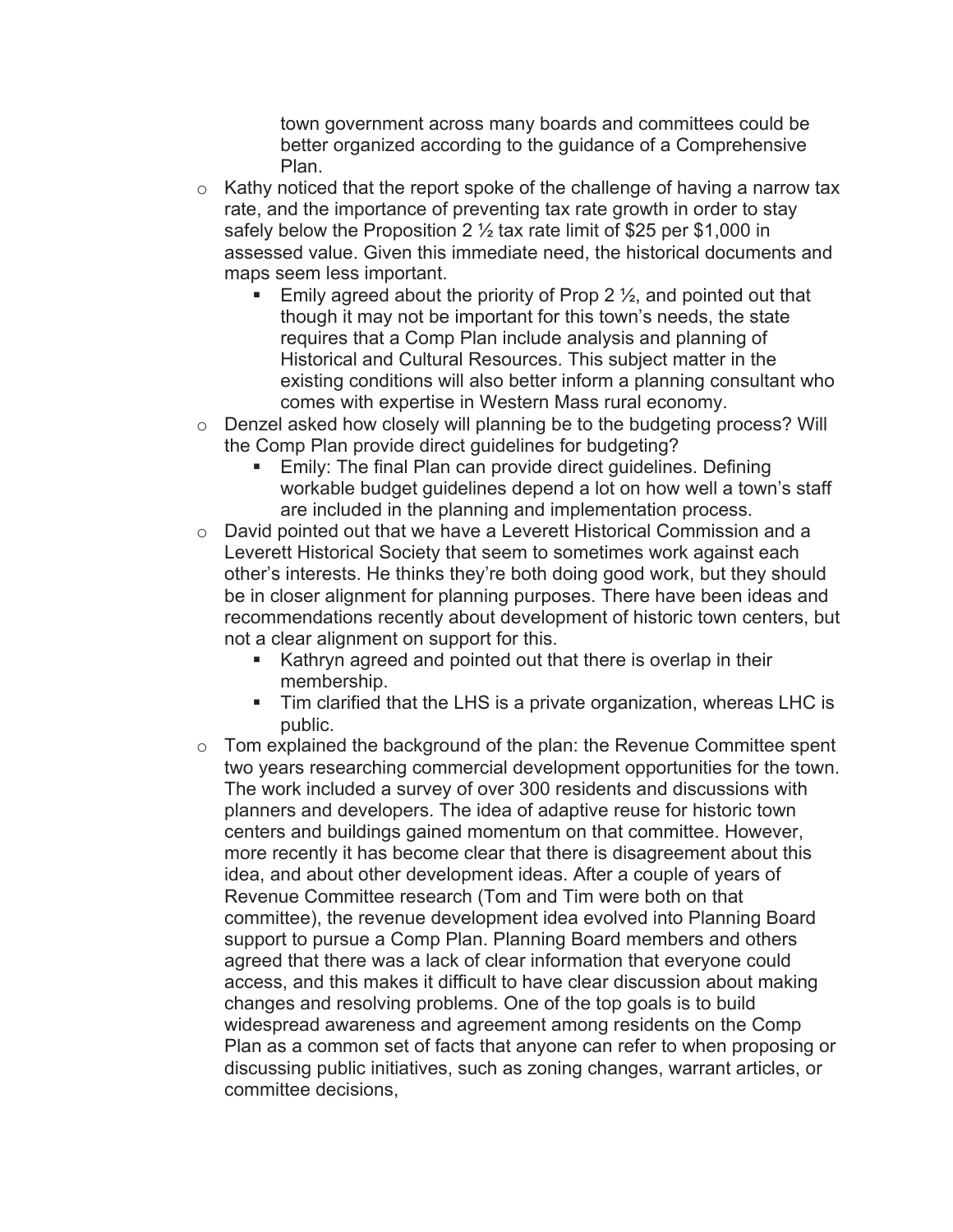- Tim replied that it's worth emphasizing: The hope is that the Comp Plan becomes a shared set of facts about the town – no agreement is perfect, but a common agreement can be achieved. Therefore, the WG task is to ask: Is there anything in this Existing Conditions report draft that doesn't belong? Is there anything missing from this report draft that must be included? This will help us create a better report, and next year it will help the town create a better plan that informs everyone of a realistic set of choices and tradeoffs.
- $\circ$  Arlyn observed that the report draft is missing a notion of values. There are many intentional communities in Leverett – she has in mind churches, ashrams, the Peace Pagoda, Hands Across the Hills, Leverett Connects. Hadley may provide a cautionary tale of what happens when a town opens up too much to commerce. Too much commerce could result in a declining sense of community in Leverett.
	- § Silas said, "Amen".
	- Emily agreed, and described the planning processes of community visioning, and further on, the process of exploring different development scenarios. Rather than pursue a singular kind of commercial development, there are many different kinds of economic development that could be designed to fit the town, the land, and the community.
- o Kim commented on the absence of climate change documentation in the Existing Conditions data. She did notice a hazard mitigation plan on the town website. It would also be useful to add more resources about circulation (transportation), including trail guides and trail maintenance, especially in terms of senior accessibility.
- $\circ$  Lizzie has a recommendation for how to improve planning outreach and advocacy. She likes the asset mapping approach, but would like to hear more about where an asset map (and knowledge resources) could be stored for resident ease of access. Leverett Connects is accessible, but perhaps too broad for town resources like this. It would also help to have a usable place to receive ideas and requests from residents.
	- Emily replied that she has seen many towns struggle with civic software management, both in terms of the resources required to buy and make good use of it, but also in terms of the work of balancing transparency and permanence with digital public records keeping. Researching suitable systems would be a good summer research project for Leverett planning.
- o Kathy suggested taking a step back, to ask what is most important at this stage? It's good that we have a lot of data. Referring to Tom's description of the planning background, we've identified the concern about the Prop 2  $\frac{1}{2}$  tax limit, documented awareness of the revenue imbalance due to a single property that supplies approximately 10% of tax revenue, and concerns about whether that property will become incorporated as a nonprofit asset to the detriment of the town revenue. This led the town to a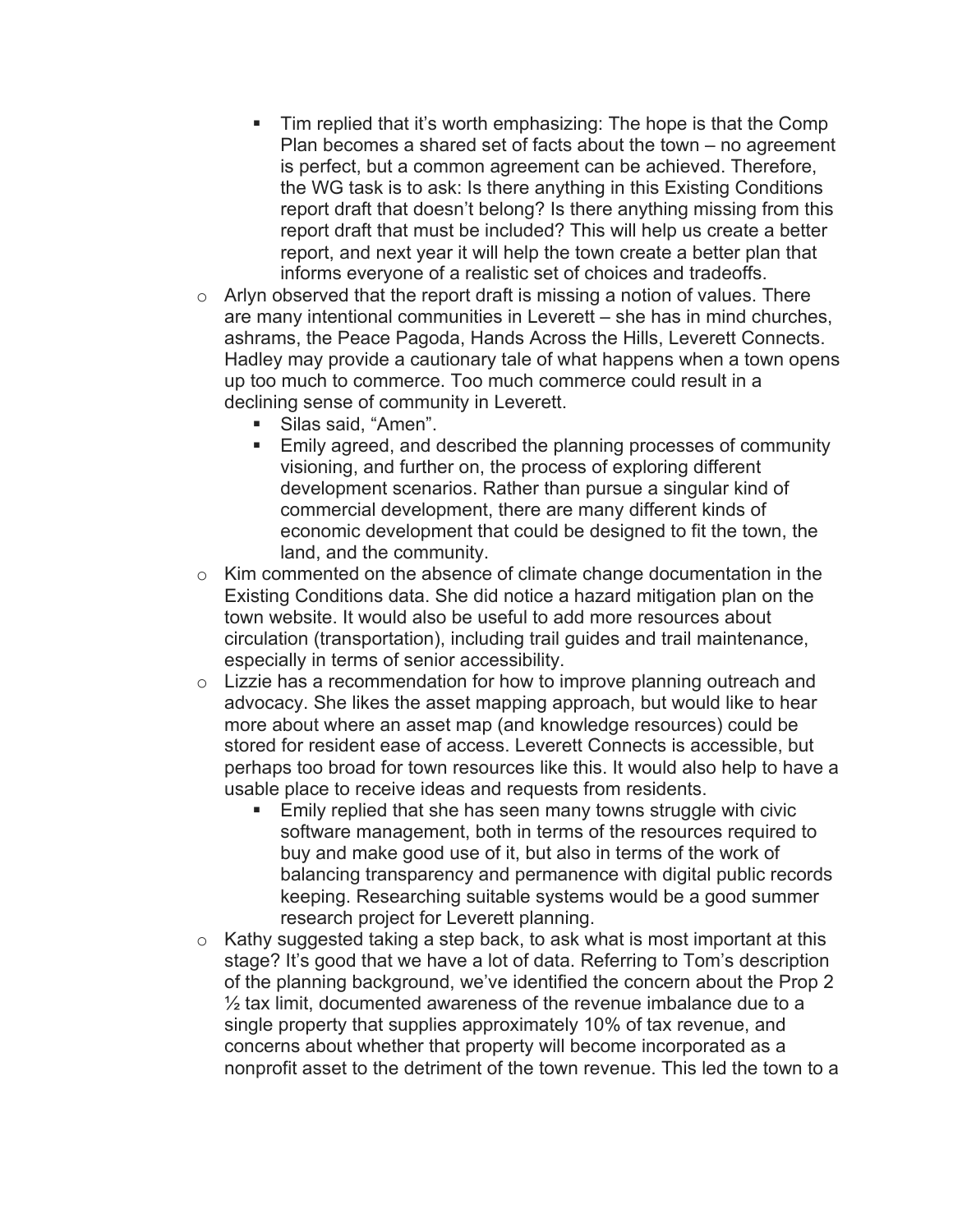discussion of how to develop economically. She wants to make room for the possibility that the community will choose not to develop economically.

- Emily described scenario planning and fiscal impact studies that the Comp Plan could present when the time comes to discuss options and tradeoffs. The planning consultant will be able to present different levels of development including a zero development or minimal development scenario. The scenarios will include projections of fiscal impact on revenue and services. This will give residents tangible options and tradeoffs to discuss.
- o Kim suggested that we will need to pin down the community's response to the question, "who are we?" We should have the values discussion before the scenario planning.
	- Emily suggested that she designed the phase 2 timeline without specifying the order of the values discussion and the economic scenario discussion. The order should itself be up to the town. Either order is valid, but she suggests that establishing values first could be problematic if chosen values will only map to options with difficult tradeoffs.
- $\circ$  Denzel showed a large textbook that he brought, and suggested including it in Existing Conditions data: a History of Leverett, written by a Field family member around 30 years ago.
- o David requested that Emily suggest gaps in our data, based on her experience.
	- Emily said that she has seen many rural communities face a conflict between beauty and commerce. She suggests that we'd be served by better data on the value of these to our town and community.
	- She also suggested that there's a gap in economic data to do with proximity effects: we have Amherst and Boston expenses, without the benefits, amenities, and revenue potential of Amherst and Boston.
- o Tim asked if Com Planning can include fiscal impact timelines, since development can take many years to deliver an impact. People are likely to spend a long time wondering what all of this was for.
	- Emily replied that it's possible to estimate timelines for fiscal impact, with limited precision depending on the methodology.
- $\circ$  Tom explained the importance of understanding the difference between tax rate and tax burden. Tax rate was a top concern in town for many years, because Leverett's tax rate is high and the state's Proposition 2 ½ has a hard limit of \$25 per \$1,000 of assessed property value. The Revenue Committee's report analyzed tax rate growth trends, and found that it has not been growing as quickly as it seems at a glance, and since property values have gone up so much, the tax rate has actually been going back down. With this concern less of a priority, there is still a problem of tax burden, or the total dollar amount a property owner pays the town in taxes in a year, has created a problem of affordability in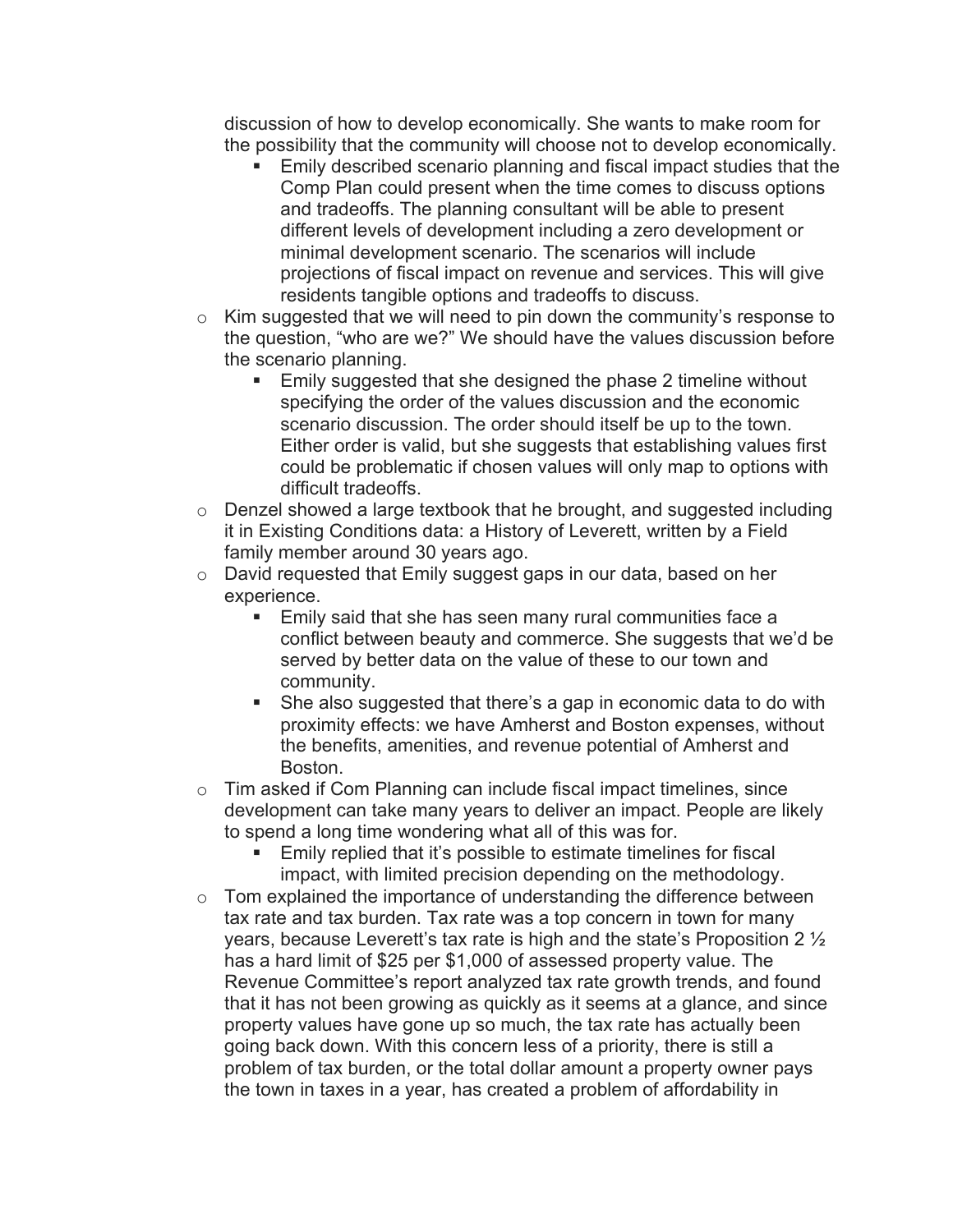Leverett. The Planning Board's hope is that the Comp Plan will provide evidence-driven guidance on housing development, and on commercial development if possible, that will broaden the tax base and reduce tax burden. Nobody wants to reduce expenses because this would amount to a reduction in the amount or quality of town services, and people in general don't want to reduce services … this means we must add development to broaden the tax base in order to improve affordability while keeping up with sustainable growth of services and expenses.

- § Tim added that Ken Kahn from the Planning Board added Regionalization of town services as an element of interest to Leverett's Comp Plan. This is an important detail, for two reasons: if the Leverett community does advocate for a low or no development scenario, then we will need to explore regionalization of police, fire, education, highway, and other services in order to continue to afford them; or, if the community advocates for more development, but the fiscal impact timeline is longer than we can afford to wait, we will need to explore regionalization of town services to avoid overwhelming our revenue potential prior to development impact.
- Kim suggested that this description, particularly what Tom described about tax rate and tax burden, be included in the report as a logic model, and communicated to others in town. She found it very helpful to her own understanding of the goals and needs of this planning process.
- o Kathy suggested that the report include information about the cost of services vs. the revenue benefit of added buildable lots, especially since the number and parameters of buildable lots will be one of the most important planning levers that the town has control over.

Emily replied that the fiscal impact analysis will focus on this detail.

- o Kim recommended consideration of local economy in asset mapping, to support finding creative ways to reduce expenses by relying on local skills and services. With this in mind, the town budget can itself be seen as a statement of community values.
	- Emily replied that this is a good theme for community discussion, as a way to explore how to synthesize values and economic scenarios.
- $\circ$  Silas remarked that the choice of whether to grow or not to grow has already been made by our zoning bylaw. To enable future change, the zoning must change. We can only plan so far into the future. Given that the Comp Plan won't be useful forever, how do we know that it can guide us toward the amount of zoning changes that Leverett needs to achieve the kind of growth that Leverett needs?
	- Emily explained that the gold standard is to review a Comp Plan every 10 years. Zoning impact is always slow, so the planning consultant will analyze existing conditions to identify low hanging fruit: big zoning changes that can be implemented early on for maximum impact.